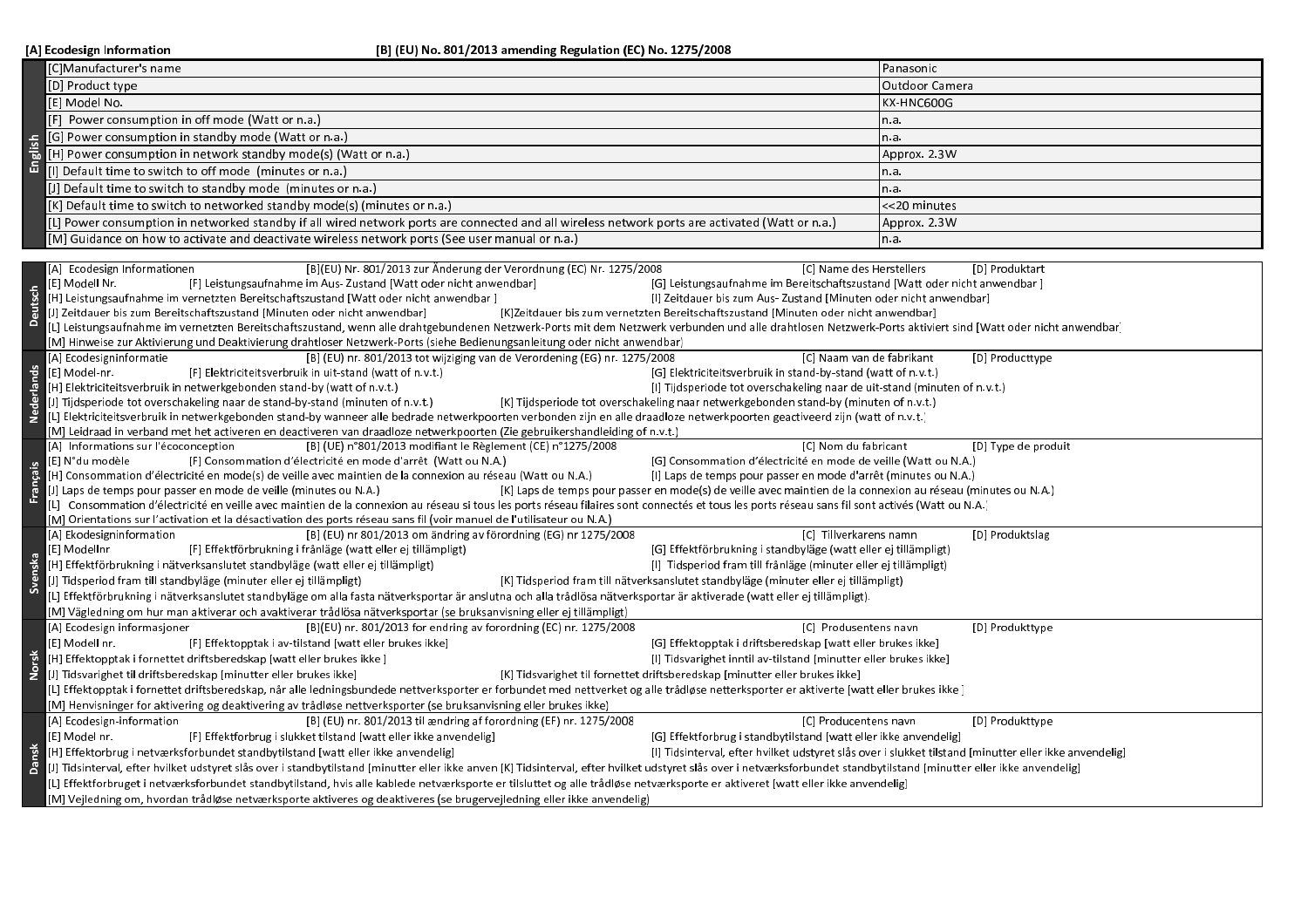|           | [A] Información de diseño ecológico<br>[B] Reglamento (UE) n° 801/2013 por el que se modifica el Reglamento (CE) n° 1275/2008<br>[C] Nombre del fabricante<br>[D] Tipo del producto                                                                                                             |  |  |  |  |
|-----------|-------------------------------------------------------------------------------------------------------------------------------------------------------------------------------------------------------------------------------------------------------------------------------------------------|--|--|--|--|
|           | [E] nº de modelo<br>[F] Consumo eléctrico en modo desactivado [en vatios o no aplicable]<br>[G] Consumo eléctrico del producto en modo preparado [en vatios o no aplicable]                                                                                                                     |  |  |  |  |
|           | [H] Consumo eléctrico del producto en modo preparado en red [en vatios o no aplicable]<br>[I] Plazo transcurrido hasta el modo desactivado [en minutos o no aplicable]                                                                                                                          |  |  |  |  |
| Español   | [J] Plazo transcurrido hasta el modo preparado [en minutos o no aplicable]<br>[K] Plazo transcurrido hasta el modo preparado en red [minutos o no aplicable]                                                                                                                                    |  |  |  |  |
|           | L] Consumo eléctrico del producto en modo preparado en red si todos los puertos de red alámbricos están conectados y todos los puertos de red inalámbricos están activados [en vatios o no aplicable]                                                                                           |  |  |  |  |
|           | [M] Orientaciones sobre cómo activar y desactivar los puertos de red inalámbricos (véase manual de usuario o no aplicable)                                                                                                                                                                      |  |  |  |  |
|           | [A] Informações Ecodesign<br>[B] (EU) n.º 801/2013 para alteração do regulamento (EC) n.º 1275/2008<br>[C] Nome do fabricante<br>[D] Tipo de produto                                                                                                                                            |  |  |  |  |
|           | [E] Modelo n.º<br>[F] Potência absorvida no estado desligado [Watts ou não aplicável]<br>[G] Potência absorvida no estado operacional [Watts ou não aplicável]                                                                                                                                  |  |  |  |  |
| Português | [H] Potência absorvida no estado operacional em rede [Watts ou não aplicável]<br>[I] Tempo até ao estado desligado [minutos ou não aplicável]                                                                                                                                                   |  |  |  |  |
|           | [J] Tempo até ao estado operacional [minutos ou não aplicável]<br>[K] Tempo até ao estado operacional em rede [minutos ou não aplicável]                                                                                                                                                        |  |  |  |  |
|           | [L] Potência absorvida em estado operacional em rede, quando todas as portas de rede com fios estiverem ligadas à rede e todas as portas de rede sem fios estiverem ativadas [Watts ou não aplicável]                                                                                           |  |  |  |  |
|           | [M] Indicações relativamente à ativação e desativação de portas de rede sem fios (ver manual de instruções ou não aplicável)                                                                                                                                                                    |  |  |  |  |
|           | [A] Informazioni progettazione ecocompatibile [B] (UE) N. 801/2013 recante modifica del regolamento (CE) n. 1275/2008<br>[C] Nome del fabbricante<br>[D] Tipo di prodotto                                                                                                                       |  |  |  |  |
|           | [G] Consumo di energia elettrica in modo stand-by [Watt o non applicabile]<br>[E] Modello n.<br>[F] Consumo di energia elettrica in modo spento [Watt o non applicabile]                                                                                                                        |  |  |  |  |
| taliano   | [H] Consumo di energia elettrica dalla rete in modo stand-by [Watt o non applicabile]<br>[I] Lasso di tempo fino al modo spento [minuti o non applicabile]                                                                                                                                      |  |  |  |  |
|           | [J] Lasso di tempo fino al modo stand-by [minuti o non applicabile]<br>[K] Lasso di tempo fino al modo stand-by in rete [minuti o non applicabile]                                                                                                                                              |  |  |  |  |
|           | [L] Consumo di energia elettrica dalla rete in modo stand-by quando tutte le porte di accesso alla rete cablata sono collegate e quando tutte le porte di accesso alla rete senza fili sono attivate [Watt o non applicabile]                                                                   |  |  |  |  |
|           | [M] Informazioni su come attivare e disattivare le porte della rete senza fili (si vedano le istruzioni per l'uso o non applicabile)                                                                                                                                                            |  |  |  |  |
|           | [Α] Πληροφορίες οικολογικού σχεδιασμού<br>[B] (EE) αριθ. 801/2013 της Επιτροπής περί τροποποίησης του κανονισμού (EK) αριθ. 1275/2008 της Επιτροπής [C] Όνομα του κατασκευαστή                                                                                                                  |  |  |  |  |
|           | [D] Τύπος προϊόντος<br>[Ε] Αρ. μοντέλου<br>[F] Κατανάλωση ηλεκτρικής ενέργειας σε λειτουργία απενεργοποίησης [Watt ή μη εφαρμόσιμο]                                                                                                                                                             |  |  |  |  |
|           | [G] Κατανάλωση ηλεκτρικής ενέργειας σε λειτουργία αναμονής [Watt ή μη εφαρμόσιμο]<br>[Η] Κατανάλωση ηλεκτρικής ενέργειας σε δικτυωμένη λειτουργία αναμονής [Watt ή μη εφαρμόσιμο]                                                                                                               |  |  |  |  |
| Ελληνική  | [Ι] Χρονική διάρκεια μέχρι τη λειτουργία απενεργοποίησης [λεπτά ή μη εφαρμόσιμο]                                                                                                                                                                                                                |  |  |  |  |
|           | [J] Χρονική διάρκεια μέχρι τη λειτουργία ετοιμότητας [λεπτά ή μη εφαρμόσιμο]<br>[K] Χρονική διάρκεια μέχρι τη δικτυωμένη λειτουργία ετοιμότητας [λεπτά ή μη εφαρμόσιμο]                                                                                                                         |  |  |  |  |
|           | [L] Κατανάλωση ηλεκτρικής ενέργειας σε δικτυωμένη λειτουργία αναμονής, όταν όλες οι ενσύρματες θύρες δικτύου είναι συνδεδεμένες με το δίκτυο και όλες οι ασύρματες θύρες δικτύου είναι ενεργοποιημένες[Watt ή μη εφαρμόσιμο]                                                                    |  |  |  |  |
|           | [M] Υποδείξεις για την ενεργοποίηση και απενεργοποίηση ασύρματων θυρών δικτύου (βλ. Οδηγίες χρήσης ή μη εφαρμόσιμο)                                                                                                                                                                             |  |  |  |  |
|           | [B] (EU) nr. 801/2013 asetuksen (EY) 1275/2008 muutokseen<br>[A] Ecodesign - tied ot<br>[C] Valmistajan nimi<br>[D] Tuotelaji                                                                                                                                                                   |  |  |  |  |
|           | [E] Tyyppi nr.<br>[F] Tehonkulutus pois kytketyssä tilassa [watti tai ei soveltuva]<br>[G] Verkkovalmiustilan tehonkulutus [minuutit tai ei soveltuva]                                                                                                                                          |  |  |  |  |
| juomi     | [H] Tehonkulutus verkkovalmiustilassa [watti tai ei soveltuva ]<br>[I] Aikaväli pois-tilassa [minuutit tai ei soveltuva]                                                                                                                                                                        |  |  |  |  |
|           | [J] Aikaväli valmiustilaan saakka [minuutit tai ei soveltuva]<br>[K] Aikaväli verkkovalmiustilaan saakka [minuutit tai ei soveltuva]                                                                                                                                                            |  |  |  |  |
|           | [L] Verkkovalmiustilan tehonkulutus, kun kaikki kiinteästi kytketyt verkkoportit on kytketty päälle ja kaikki langattomat verkkoportit on kytketty käyttöön [watti tai ei soveltuva ]                                                                                                           |  |  |  |  |
|           | [M] Ohjeistus siitä, miten langattomat verkkoportit kytketään käyttöön tai poistetaan käytöstä [katso käyttöohje tai ei soveltuva]                                                                                                                                                              |  |  |  |  |
|           | [D] Rodzaj produktu<br>[A] Informacje dotyczące ekoprojektu<br>[B] Rozporządzenie Komisji (UE) nr 801/2013 zmieniające rozporządzenie (WE) nr 1275/2008<br>[C] Nazwa producenta                                                                                                                 |  |  |  |  |
|           | [E] Numer modelu<br>[F] Zużycie energii elektrycznej przez produkt w trybie wyłączenia [wyrażone w watach lub nie ma zastosowania]                                                                                                                                                              |  |  |  |  |
|           | [G] Zużycie energii elektrycznej przez produkt w trybie czuwania [wyrażone w watach lub nie ma zastosowania]                                                                                                                                                                                    |  |  |  |  |
|           | [H] Zużycie energii elektrycznej przez produkt w trybie czuwania przy podłączeniu do sieci [wyrażone w watach lub nie ma zastosowania]                                                                                                                                                          |  |  |  |  |
| Polski    | [I] Czas, po upływie którego urządzenie przechodzi w tryb wyłączenia [wyrażony w minutach nie ma zastosowania]                                                                                                                                                                                  |  |  |  |  |
|           | [J] Czas, po upływie którego urządzenie przechodzi w tryb czuwania [wyrażony w minutach lub nie ma zastosowania]                                                                                                                                                                                |  |  |  |  |
|           | [K] Czas, po upływie którego urządzenie przechodzi w stan zapewniający tryb czuwania przy podłączeniu do sieci [wyrażony w minutach lub nie ma zastosowania]                                                                                                                                    |  |  |  |  |
|           | [L] Zużycie energii elektrycznej przez produkt w trybie czuwania przy podłączeniu do sieci, w przypadku gdy wszystkie porty sieci przewodowej są podłączone i gdy wszystkie porty sieci bezprzewodowej są włączone [wyrażone w                                                                  |  |  |  |  |
|           | [M] Wskazówki dotyczące sposobu włączania i wyłączania portów sieci bezprzewodowej (patrz instrukcja obsługi lub nie ma zastosowania)<br>[A] Informace o ekodesignu<br>[B]Nařízení Komise (EU) č. 801/2013, kterým se mění nařízení (ES) č. 1275/2008<br>[C] Jméno výrobce<br>[D] Druh produktu |  |  |  |  |
|           | [E] Model č.<br>[F] Spotřeba elektrické energie zařízení ve vypnutém stavu [ve wattech nebo nelze použít] [G] Spotřeba elektrické energie výrobku v pohotovostním režimu [ve wattech nebo nelze použít]                                                                                         |  |  |  |  |
|           | [H] Spotřeba elektrické energie v pohotovostním režimu při připojení na síť [ve wattech nebo nelze použít ]<br>[I] Doba, po jejímž uplynutí dojde k přepnutí do vypnutého stavu [v minutách nebo nelze použít]                                                                                  |  |  |  |  |
| Česky     | [J] Doba, po jejímž uplynutí dojde k přepnutí zařízení do pohotovostního režimu [v minutách nebo nelze použít]                                                                                                                                                                                  |  |  |  |  |
|           | [K]Doba, po jejímž uplynutí dojde k přepnutí do pohotovostního režimu při připojení na síť [v minutách nebo nelze použít]                                                                                                                                                                       |  |  |  |  |
|           | [L] Spotřeba elektrické energie v pohotovostním režimu při připojení na síť, když jsou všechny pevné síťové porty připojeny a všechny bezdrátové síťové porty aktivovány [ve wattech nebo nelze použít]                                                                                         |  |  |  |  |
|           | [M] Pokyny k aktivaci a deaktivaci bezdrátových síťových portů (viz uživatelský návod nebo nelze použít)                                                                                                                                                                                        |  |  |  |  |
|           | [B] (UE) nr. 801/2013 pentru modificarea ordonanței (CE) nr. 1275/2008<br>[C] Numele producătorului<br>[A] Informatii Ecodesign<br>[D] Tipul produsului                                                                                                                                         |  |  |  |  |
|           | [E] Nr. model [J]  dőtartar [F] Consum de putere în modul oprit [watt sau neaplicabil]<br>[G] Consum de putere în modul standby [watt sau neaplicabil]                                                                                                                                          |  |  |  |  |
| Română    | [H] Consum de putere în modul standby în rețea [watt sau neaplicabil]<br>[I] Timpul până la modul oprit [minute sau neaplicabil]                                                                                                                                                                |  |  |  |  |
|           | [J] Timpul până la modul standby [minute sau neaplicabil]<br>[K] Timpul până la modul standby în rețea [minute sau neaplicabil]                                                                                                                                                                 |  |  |  |  |
|           | [L] Consum de putere în modul standby în rețea, dacă toate porturile de rețea cu fir sunt conectate la rețea și toate porturile de rețea fără fir sunt activate [watt sau neaplicabil]                                                                                                          |  |  |  |  |
|           | [M] Instrucțiuni privind modul de activare și dezactivare a porturilor de rețea fără fir (vezi manualul utilizatorului sau neaplicabil)                                                                                                                                                         |  |  |  |  |